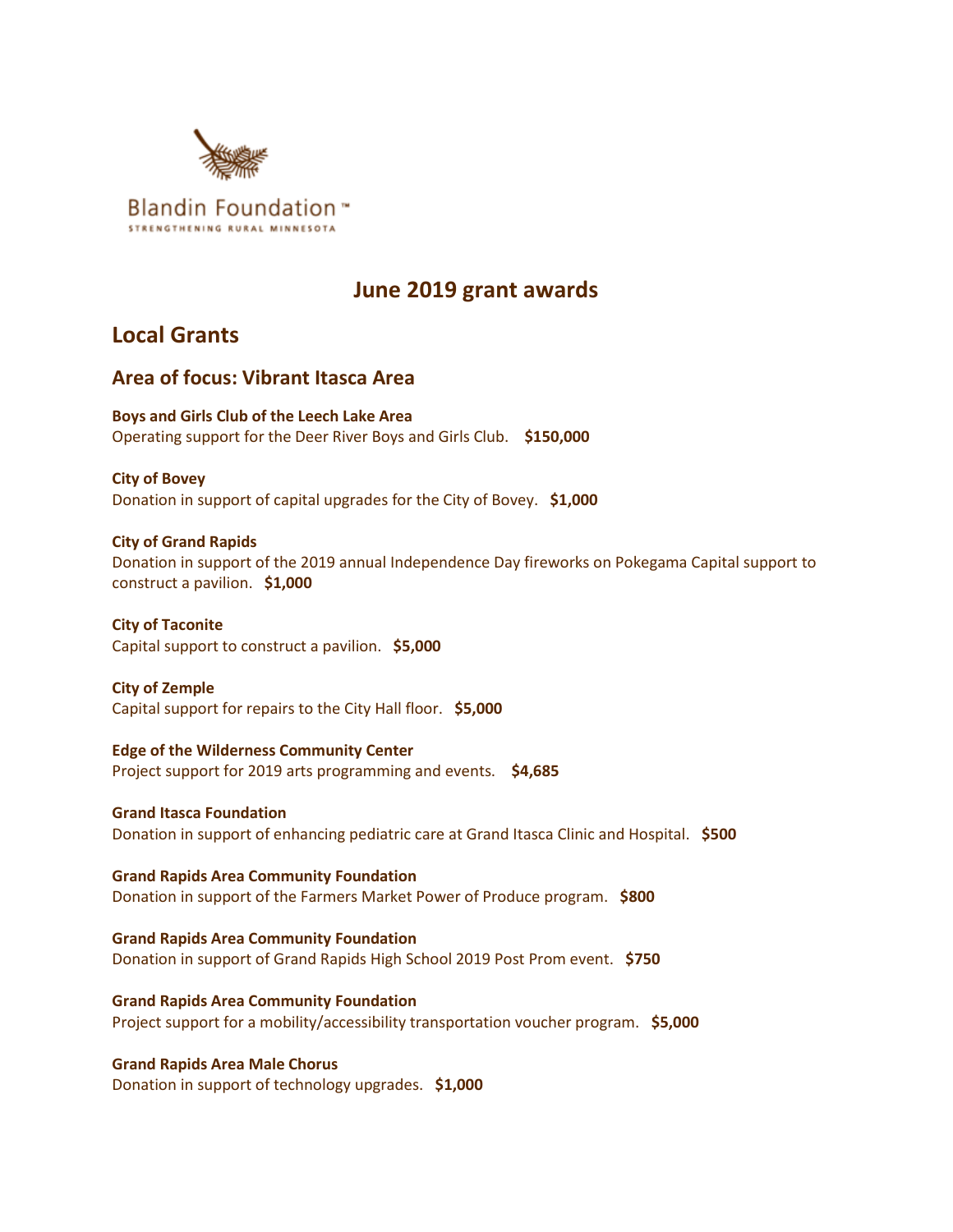#### **Independent School District 118, Remer**

Donation in support of Northland High School's spring awards night. **\$200**

**Independent School District 316** Donation in support of the Greenway 2019 Post Prom event. **\$500**

**Independent School District 318** Donation in support of advertising the 2019-20 Blandin Education Grants Program. **\$300**

**Independent School District 318** Donation in support of the Help Me Grow referral system for children with developmental concerns. **\$500**

**Independent School District 318** Operating support for continuation of Baby Steps Boutique. **\$65,000**

**Independent School District 319**  Donation in support of upgrades to the Nashwauk Keewatin school district's music program. **\$1,000**

**Itasca Area Schools Collaborative** Operating support for continuation of Invest Early through June 2020. **\$2,100,000**

**Itasca County**

Capital support for ADA accessibility modifications to the pavilion, grounds and fishing pier at Gunn Park. **\$50,000**

**Itasca County Agricultural Association** Project support for Fiber Arts demonstrations at the county fairgrounds. **\$500**

**Itasca County Family YMCA Inc**

Donation in support of community gardens at elementary schools. **\$750**

**Itasca County Family YMCA Inc** Capital support to increase child care capacity. **\$5,000**

**Judy Garland Children's Museum** Donation in support of the 2019 Wizard of Oz Festival. **\$1,000**

**MN Assistance Council for Veterans** Project support for programming and services to veterans. **\$10,000**

#### **MN Diversified Industries**

Donation in support of board and senior management development through taking the IDI assessment and engagement around diversity, equity and inclusion. **\$1,000**

**Northern Lights Community School**

Donation in support of Spring Awards Night and presentation of Blandin Education Grants. **\$200**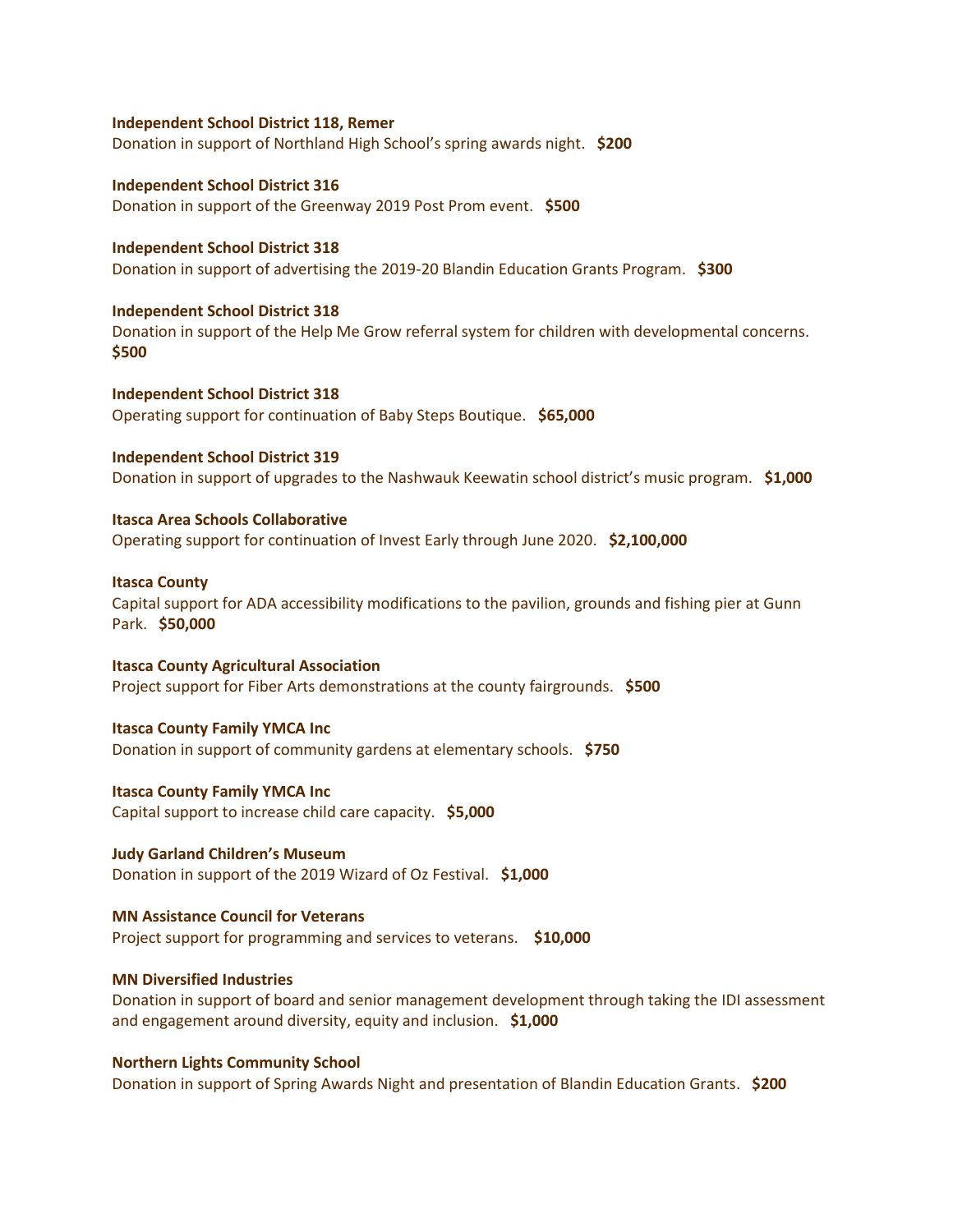#### **Northland Area Family Service Center**

Operating support for continuation of the Northland Early Childhood Collaborative. **\$180,000**

## **Northland Counseling Center Inc** Project support to complete a housing study and needs analysis. **\$5,000**

#### **Northland Counseling Center Inc**

Project support for supportive services that reduce recidivism of individuals who exit the prison system and are homeless. **\$10,000**

**Reif Arts Council** Operating and programming support over two years for the Reif Center. **\$340,000**

# **Area of Focus: Expand Opportunity**

#### **Northeast Minnesota Office of Job Training**

Project support for youth workforce development. **\$10,000**

## **Area of Focus: Community Leadership**

#### **Independent School District 118, Remer**

Project support for Anishinaabe Worldview Training for educators, administrators and support staff/paraprofessionals in the Remer, Deer River and Hill City school districts including interested community members. **\$14,500**

# **Rural Minnesota**

# **Area of Focus: Expand Opportunity**

### **Blue Earth County**

Project support to conduct a feasibility study to better understand options for improving broadband infrastructure and services throughout rural Blue Earth County as part of the Broadband Program. **\$25,000**

#### **Chisago County Housing and Redevelopment Authority-Economic Development Authority**

Project support to conduct a feasibility study to better understand options for improving broadband infrastructure and services within the townships of Fanconia and Chisago Lake area as part of the Broadband Program. **\$9,700**

### **City of Virginia**

Project support to implement projects in the Laurentian Chamber service area that promote access, adoption and use of broadband technology as part of the Broadband Program. **\$97,500**

#### **Enterprise Minnesota**

Project support for the 2019 State of Manufacturing Survey. **\$7,500**

#### **Great Plains Institute for Sustainable Development**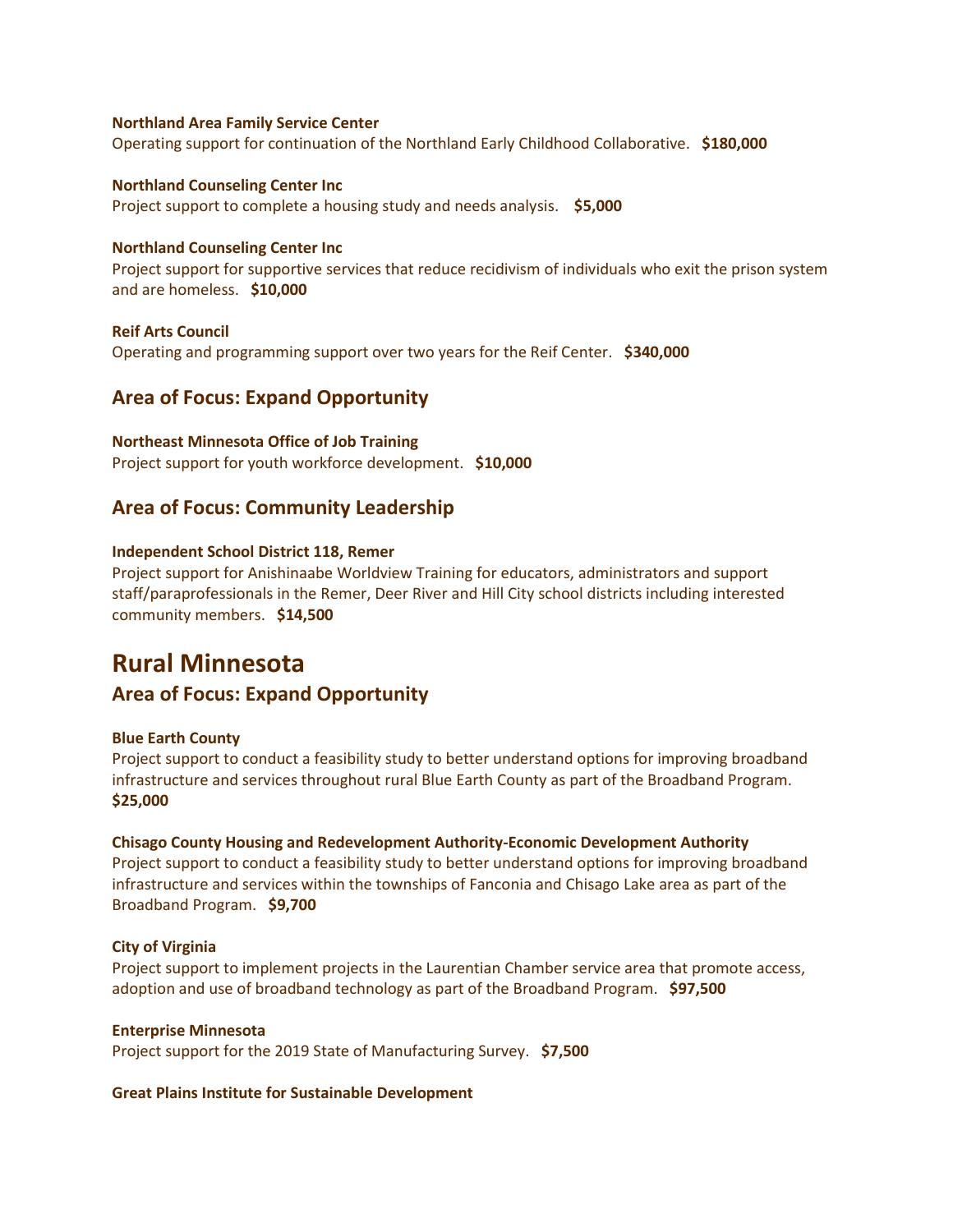Project support for continuing the work of the Bioeconomy Coalition of Minnesota to grow rural economies through development of advanced biofuels, renewable chemicals and biomass thermal energy production. **\$100,000**

**Immigrant Law Center of Minnesota** Operating support for continuation of the Rural Immigration. **\$235,000**

#### **Iron Range Partnership for Sustainability**

Project support to study the economic and market viability for local, year-round indoor food production and consumption across the Iron Range. **\$35,000**

**Minnesota Council on Foundations** Ongoing membership support for 2019. **\$17,800**

**Minnesota Council of Nonprofits Inc** Donation in support of sponsorship for the May 2019 Greater Minnesota Nonprofit Summit. **\$1,000**

**Minnesota Council of Nonprofits Inc** Project support for 2019 membership assistance. **\$1,600**

#### **Red Wing Ignite**

Project support to strengthen regional support systems for entrepreneurs in the Red Wing area. **\$50,000**

#### **Springboard for the Arts**

Project support for the 2019 Rural Arts and Culture Summit. **\$10,000**

#### **West Central Initiative**

Project support over three years to increase capacity for inclusive community development. **\$50,000**

## **Area of Focus: Community Leadership**

#### **CommunityGiving**

Project support for sponsorship of the 2019 CommunityGiving Day. **\$5,000**

#### **Independent School District 309**

Project support for the Peace by Piece metal artwork and celebration as part of the Blandin Leadership Grants program. **\$4,000**

#### **Native Governance Center**

Donation in support of training sessions for the US Census Tribal Partnership Complete Count Committee for all 11 tribal nations. **\$950**

#### **Park Rapids Rotary Foundation**

Capital support for completion of a community health and wellness park as part of the Blandin Leadership Grants program. **\$5,000**